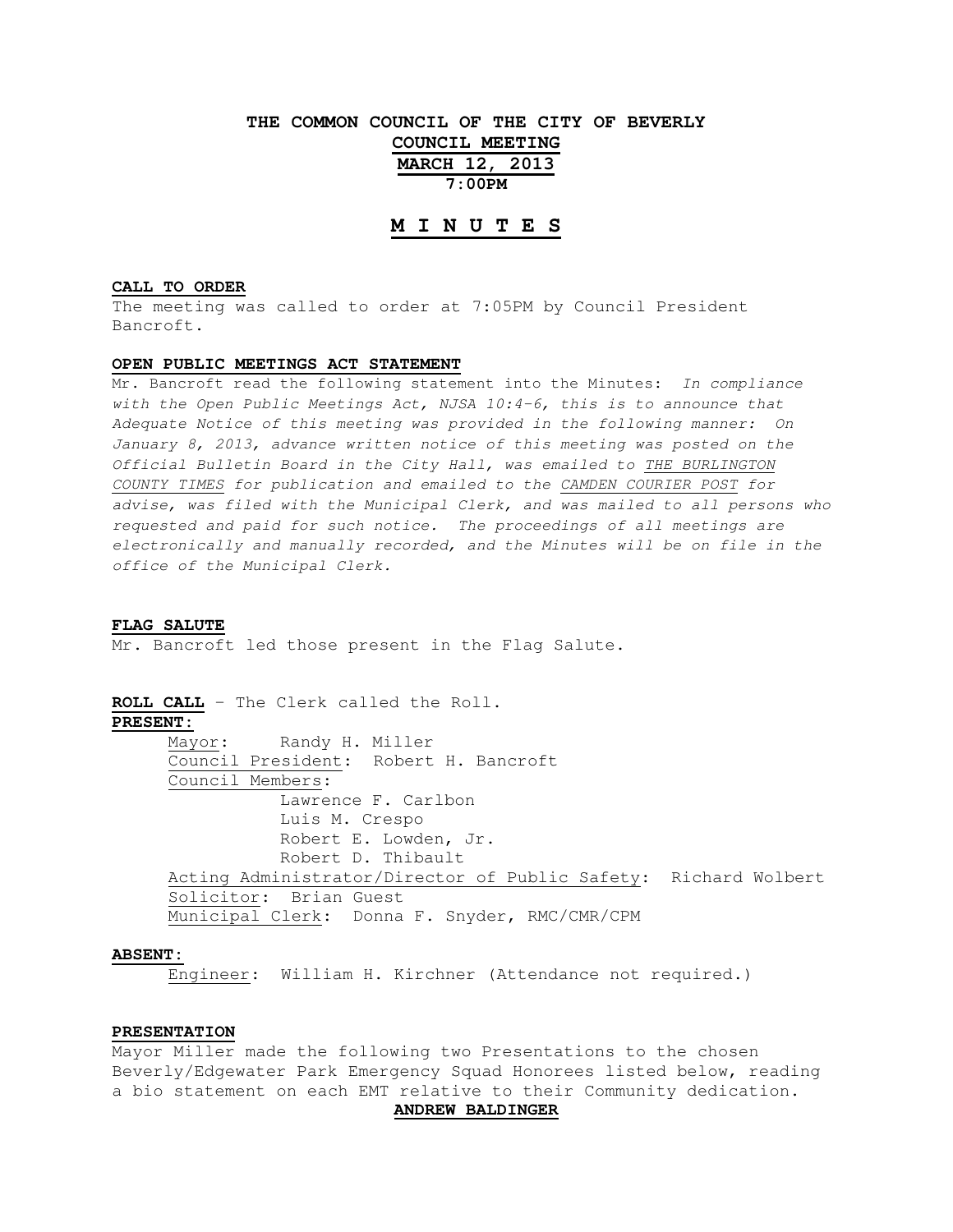# **Beverly City Emergency Squad President for 10 Years and CINDY BORDEN 2012 Emergency Medical Technician of the Year**

2

### **MINUTES**

Regular Council Meeting: January 8, 2013 February 12, 2013 February 26, 2013

Executive Sessions: January 17, 2013 February 12, 2013 February 14 and February 28, 2012 May 22, 2012; June 12, 2012 January through December 2011

## **RESOLUTIONS:**

#### **Resolution 2013-61**

A Resolution Introducing the 2013 Beverly City Municipal Budget. Said Resolution will come before Council for Second Reading/Public Hearing at their April 9, 2013 Regular Meeting at 7PM at City Hall, 446 Broad Street, Beverly, NJ 08010 at which time anyone wishing to be heard on same will be so heard. Copies of said 2013 Budget Upon Introduction will be available for Public perusal effective March 18, 2013 at the Municipal Clerk's Office (see above address), M-F, 9A-5P; Copy for review will also be available at the Burlington County Library and at the Beverly City Free Library during their normal hours of operation.

### **Resolution 2013-62**

A Resolution Memorializing Council's decision on January 23, 2013 to donate to the Beverly City Fire Commissioners the City's 2004 Crown Victoria, according to stated terms.

### **Resolution 2013-63**

A Resolution authorizing reimbursement of five dollars (\$5.00) to the Attorney Business Account of the Law Office of Jeffrey E. Snow relative to an unavailable item requested under Discovery.

## **Resolution 2013-64**

A Resolution authorizing a Handicapped Parking Space at 407 Warren Street, all required documentation being in order.

#### **Resolution 2013-65**

A Resolution authorizing a Corrective Subordination Agreement from Original Resolution 2007-099 dated November 7, 2007, for Beverly City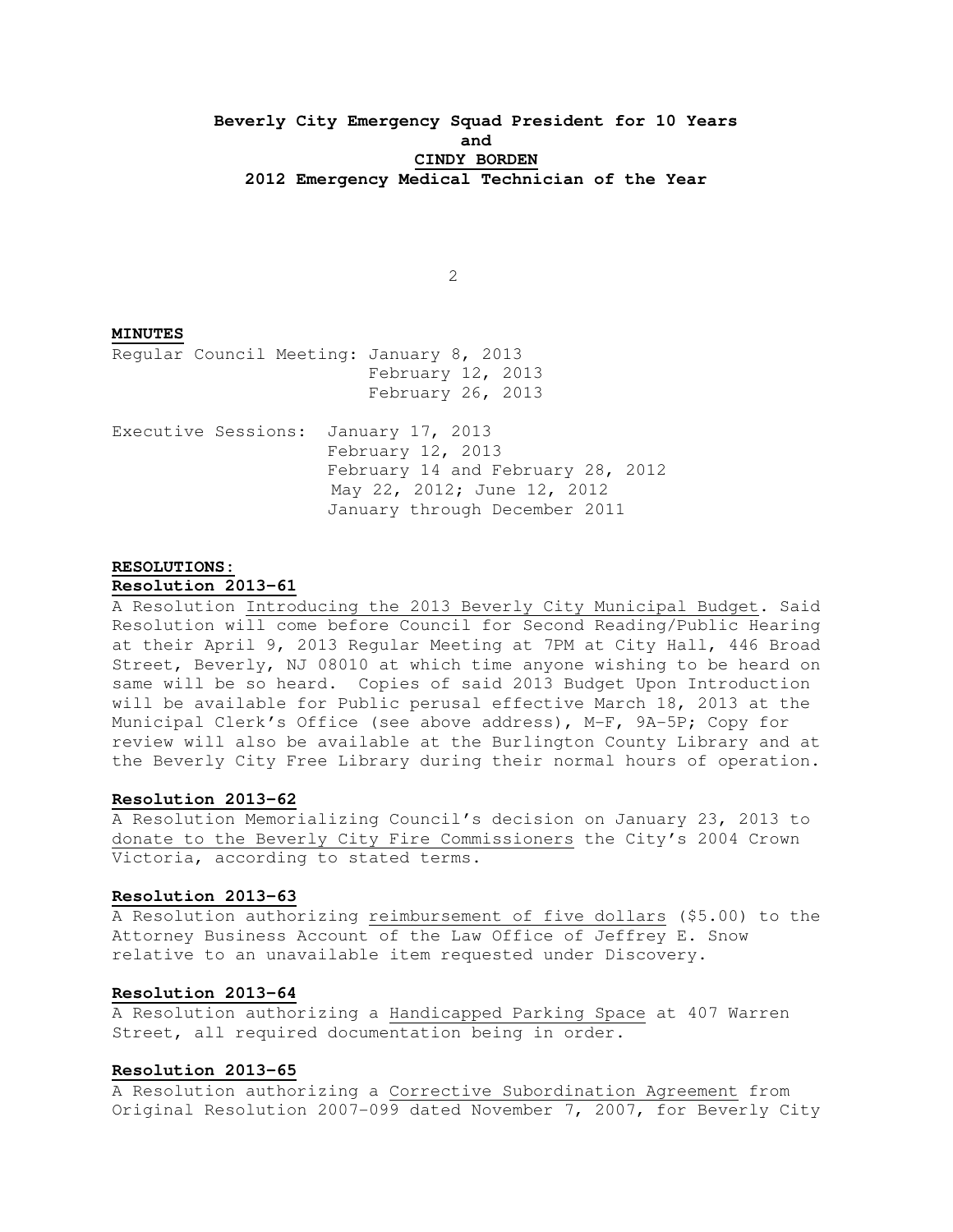property known as 519, 520, and 521 Third Street to show correct Lenders Name and Address.

### **Resolution 2013-66**

A Resolution authorizing the Beverly City Acting Administrator, CFO/Treasurer, and Auditor to finalize and submit by March 15, 2013 the City's 2013 Transitional Aid Application to the New Jersey Department of Community Affairs. 3

### **RESOLUTION 2013-67**

A Resolution approving a new Mercantile License to **"China Warren, LLC"** located at 313 Warren Street, Beverly, NJ 08010, proper payment having being made, all required Local and County inspections having been made, and all documentation being in order.

### **OLD BUSINESS:**

• WIPP Edmunds Software Program for Tax Office.

#### **NEW BUSINESS:**

• Reducing fees for Vendor Permits for the Beverly/Edgewater Memorial Day Parade.

#### **BILLS LIST**

Review of the 3/7/13 Bills List for approval.

**CORRESPONDENCE** – None at this time.

#### **COMMENTS/REPORTS**

 **Mayor Council Professional**